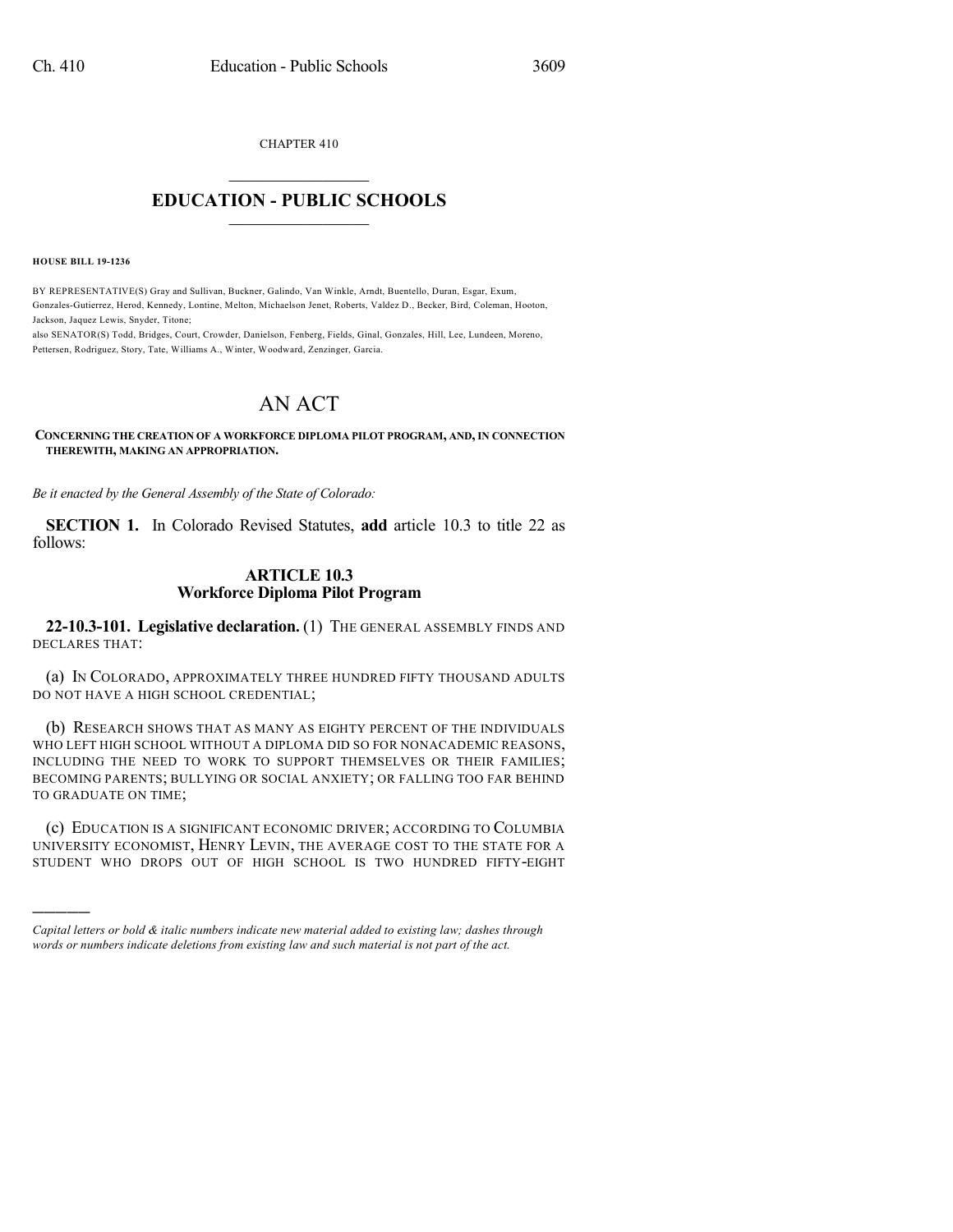THOUSAND TWO HUNDRED FORTY DOLLARS IN SOCIAL SERVICES, INCARCERATION EXPENSES, AND LOST INCOME FROM TAXES OVER THE INDIVIDUAL'S LIFETIME; AND

(d) WHEN COMBINED WITH LOST WAGES, THE TOTAL OPPORTUNITY COST FOR ONE HIGH SCHOOL DROPOUT IS SEVEN HUNDRED FIFTY-FIVE THOUSAND NINE HUNDRED DOLLARS.

(2) THEREFORE, THE GENERAL ASSEMBLY DECLARES THAT BY CREATING A WORKFORCE DIPLOMA PILOT PROGRAM THAT PROVIDES COLORADO ADULTS WITH THE OPPORTUNITY TO COMPLETE A HIGH SCHOOL DIPLOMA, WHILE TRANSFERRING THE RISK TO PROVIDERS WHO RECEIVE PERFORMANCE PAYMENTS ONLY WHEN THOSE STUDENTS MEET PERFORMANCE MILESTONES, THE STATE CAN BETTER MEET ITS WORKFORCE GOALS FOR FUTURE ECONOMIC GROWTH.

**22-10.3-102. Definitions.** AS USED IN THIS ARTICLE 10.3, UNLESS THE CONTEXT OTHERWISE REQUIRES:

(1) "DEPARTMENT" MEANS THE DEPARTMENT OF EDUCATION CREATED AND EXISTING PURSUANT TO SECTION 24-1-115.

- (2) "ELIGIBLE STUDENT" MEANS A STUDENT WHO:
- (a) IS AT LEAST TWENTY-ONE YEARS OF AGE;
- (b) IS A RESIDENT OF THE STATE OF COLORADO; AND
- (c) LACKS A HIGH SCHOOL DIPLOMA.

(3) "PROGRAM" MEANS THE WORKFORCE DIPLOMA PILOT PROGRAM CREATED IN SECTION 22-10.3-103.

(4) "QUALIFIED PROVIDER" MEANS A PROVIDER THAT MEETS THE CRITERIA SET FORTH IN SECTION 22-10.3-103 (3) AND THAT:

(a) IS A PUBLIC, NONPROFIT, OR PRIVATE ACCREDITED, DIPLOMA-GRANTING INSTITUTION WITH AT LEAST TWO YEARS OFEXPERIENCE PROVIDINGADULT DROPOUT RECOVERY SERVICES, INCLUDING RECRUITMENT, LEARNING PLAN DEVELOPMENT, AND PROACTIVE COACHING AND MENTORING; OR

(b) IS A LOCAL EDUCATION PROVIDER, AS DEFINED IN SECTION 22-10-103 (7).

**22-10.3-103. Workforcediplomapilotprogram- creation-payments- rules.** (1) THERE IS CREATED IN THE DEPARTMENT, IN THE OFFICE WITHIN THE DEPARTMENT THAT IS RESPONSIBLE FOR ADULT EDUCATION, THE WORKFORCE DIPLOMA PILOT PROGRAM TO PROVIDE PERFORMANCE PAYMENTS TO QUALIFIED PROVIDERS FOR ELIGIBLE STUDENTS ENROLLED IN A QUALIFIED PROVIDER'S PROGRAMS WHO ATTAIN CERTAIN OUTCOMES, AS DESCRIBED IN SUBSECTION (5) OF THIS SECTION.

(2) ON OR BEFORE AUGUST 15 IN ANY FISCAL YEAR IN WHICH THE GENERAL ASSEMBLY APPROPRIATES MONEY FOR THE PROGRAM,THE DEPARTMENT SHALL ISSUE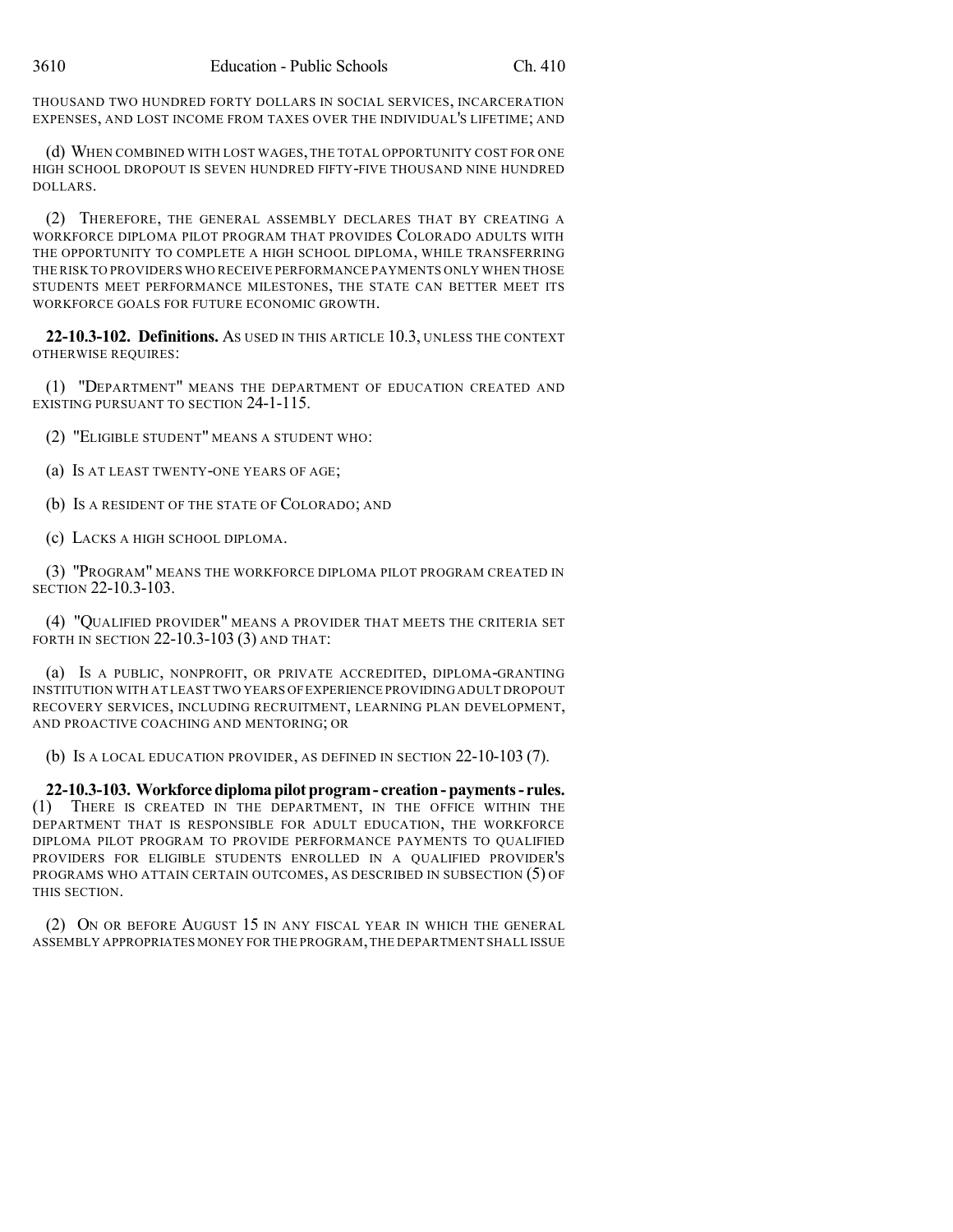A REQUEST FOR QUALIFICATIONS FOR PROVIDERS TO PARTICIPATE IN THE PROGRAM AS QUALIFIED PROVIDERS.

(3) THE CRITERIA NECESSARY TO BE A QUALIFIED PROVIDER INCLUDES:

(a) EXPERIENCE PROVIDING DROPOUT RECOVERY SERVICES, AS PROVIDED IN SECTION 22-10.3-102 (4);

(b) THE ABILITY TO PROVIDE ACADEMIC SKILL INTAKE ASSESSMENT AND TRANSCRIPT EVALUATIONS;

(c) THE ABILITY TO DEVELOP A LEARNING PLAN THAT INTEGRATES ACADEMIC REQUIREMENTS AND CAREER GOALS;

(d) THE ABILITY TO PROVIDE ALL INSTRUCTION NECESSARY TO MEET OR EXCEED THE STATE BOARD OF EDUCATION'S HIGH SCHOOL GRADUATION GUIDELINES TO ACHIEVE A HIGH SCHOOL DIPLOMA;

(e) THE ABILITY TO PROVIDE REMEDIAL COURSE WORK IN LITERACY AND NUMERACY;

(f) THE ABILITY TO PROVIDE A RESEARCH-VALIDATED ACADEMIC RESILIENCY ASSESSMENT AND INTERVENTION;

(g) THE ABILITY TO PROVIDE EMPLOYABILITY SKILLS DEVELOPMENT ALIGNED TO EMPLOYER NEEDS;

(h) THE ABILITY TO PROVIDE CAREER PATHWAYS COURSE WORK;

(i) THE ABILITY TO PROVIDE PREPARATION FOR INDUSTRY-RECOGNIZED CREDENTIALS;

(j) THE ABILITY TO PROVIDE CAREER PLACEMENT SERVICES; AND

(k) HIGH SCHOOL DIPLOMA ACCREDITATION BY A RECOGNIZED REGIONAL ACCREDITING BODY OR A CONSOLIDATION OF ONE OR MORE REGIONAL ACCREDITING BODIES.

(4) (a) THE DEPARTMENT SHALL REVIEW QUALIFICATIONS FROM PROVIDERS SUBMITTED PURSUANT TO SUBSECTION (2)OFTHIS SECTION TO DETERMINE WHETHER THE PROVIDER MEETS THE CRITERIA TO BE A QUALIFIED PROVIDER UNDER THE PROGRAM. WITHIN SIXTY DAYS AFTER SUBMISSION OF QUALIFICATIONS PURSUANT TO SUBSECTION (2) OF THIS SECTION, THE DEPARTMENT SHALL PUBLISH A LIST OF PROVIDERS THAT MEET THE CRITERIA FOR A QUALIFIED PROVIDER PURSUANT TO SUBSECTION (3) OF THIS SECTION.AQUALIFIED PROVIDER IS ELIGIBLE FOR PROGRAM PAYMENTS FOR OUTCOMES ACHIEVED THIRTY OR MORE DAYS AFTER THE DEPARTMENT PUBLISHES THE LIST OF QUALIFIED PROVIDERS.

(b) ONCE THE DEPARTMENT DETERMINES THAT A PROVIDER IS A QUALIFIED PROVIDER UNDER THE PROGRAM, THE PROVIDER REMAINS A QUALIFIED PROVIDER WITHOUT THE NEED TO REAPPLY ANNUALLY, UNLESS THE PROVIDER IS REMOVED BY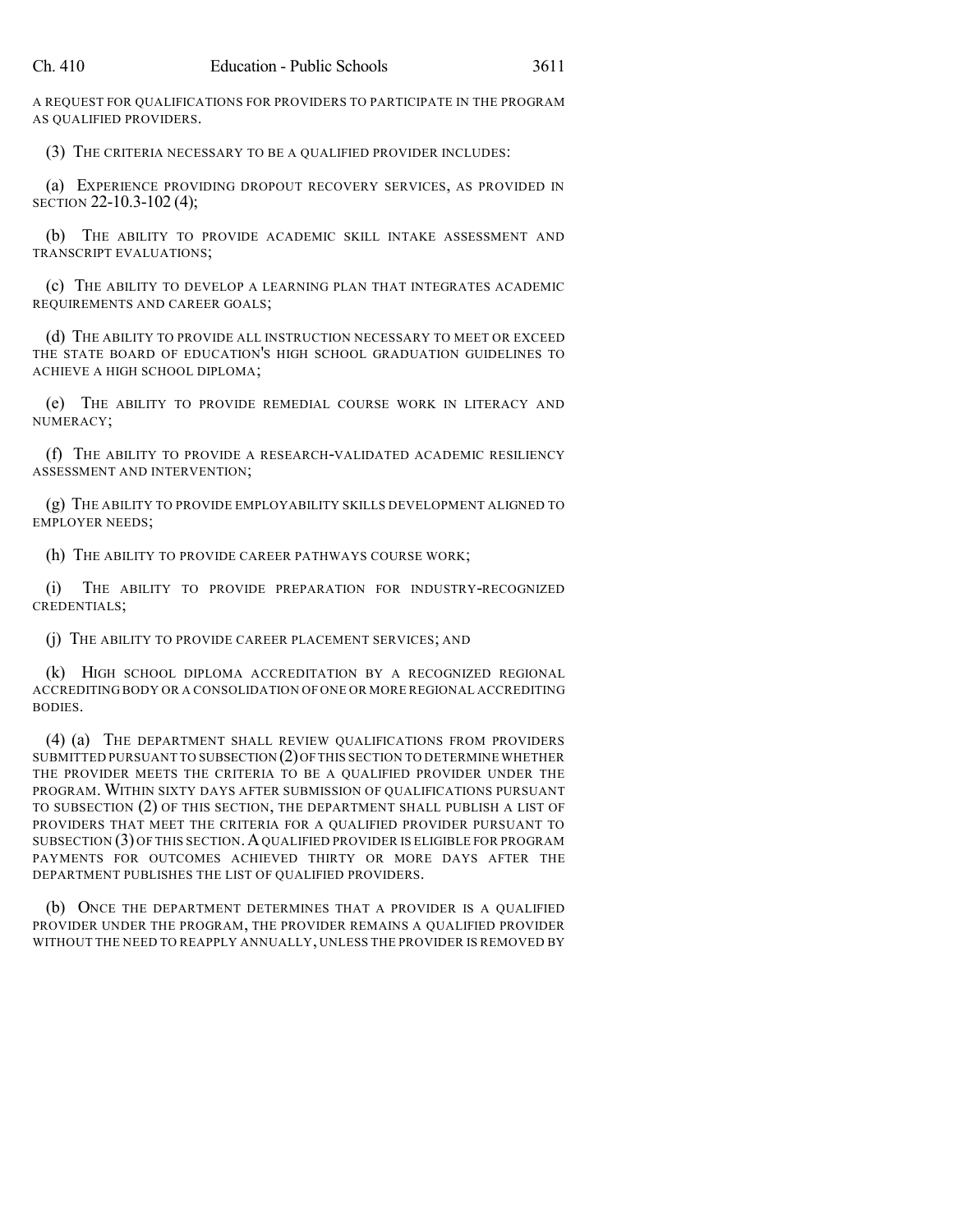THE DEPARTMENT FROM THE LIST OF QUALIFIED PROVIDERS PURSUANT TO SUBSECTION (7) OF THIS SECTION.

(5) (a) EXCEPT AS PROVIDED IN SUBSECTION (5)(b) OF THIS SECTION, IN ANY FISCAL YEAR IN WHICH THE GENERAL ASSEMBLY APPROPRIATES MONEY FOR THE PROGRAM,THE DEPARTMENT SHALL DISBURSE PAYMENTS TO QUALIFIED PROVIDERS IN THE FOLLOWING AMOUNTS FOR EACH ELIGIBLE STUDENT'S COMPLETION OR ATTAINMENT OF THE FOLLOWING OUTCOMES:

(I) TWO HUNDRED FIFTY DOLLARS FOR COMPLETION OF EACH HALF-CREDIT;

(II) ONE THOUSAND DOLLARS FOR COMPLETION OF AN ACCREDITED HIGH SCHOOL DIPLOMA;

(III) TWO HUNDRED FIFTY DOLLARS FOR COMPLETION OF AN EMPLOYABILITY SKILLS CERTIFICATION PROGRAM EQUAL TO AT LEAST ONE CARNEGIE UNIT;

(IV) TWO HUNDRED FIFTY DOLLARS FOR ATTAINMENT OF AN INDUSTRY-RECOGNIZED CREDENTIAL REQUIRING UP TO FIFTY HOURS OF TRAINING;

(V) FIVE HUNDRED DOLLARS FOR ATTAINMENT OF AN INDUSTRY-RECOGNIZED CREDENTIAL REQUIRING BETWEEN FIFTY-ONE AND ONE HUNDRED HOURS OF TRAINING; AND

(VI) SEVEN HUNDRED FIFTY DOLLARS FOR ATTAINMENT OF AN INDUSTRY-RECOGNIZED CREDENTIAL REQUIRING MORE THAN ONE HUNDRED HOURS OF TRAINING.

(b)(I) THE TOTAL AMOUNT OF PAYMENTS DISBURSED TO ONE OR MORE QUALIFIED PROVIDERS MUST NOT EXCEED SEVEN THOUSAND DOLLARS FOR AN INDIVIDUAL ELIGIBLE STUDENT.

(II) A QUALIFIED PROVIDER THAT RECEIVES TUITION OR OTHER PAYMENT FROM OR ON BEHALF OF AN ELIGIBLE STUDENT SHALL NOT ALSO RECEIVE A PAYMENT FROM THE PROGRAM ON BEHALF OF THE ELIGIBLE STUDENT FOR THE SAME COURSE OR PROGRAM.

(6) (a) QUALIFIED PROVIDERS SHALL SUBMIT INVOICES ON AN ONGOING BASIS TO THE DEPARTMENT FOR PAYMENTS FOR STUDENT COMPLETION OR ATTAINMENT OF GOALS SET FORTH IN SUBSECTION (5) OF THIS SECTION. THE DEPARTMENT SHALL DETERMINE THE SUBMISSION DATES FOR THE INVOICES. SUBJECT TO AVAILABLE APPROPRIATIONS, QUALIFIED PROVIDERS WHO SUBMIT INVOICES ON OR BEFORE THE DATES DETERMINED BY THE DEPARTMENT SHALL RECEIVE PAYMENTS.IF AVAILABLE APPROPRIATIONS ARE INSUFFICIENT TO SATISFY ALL INVOICES RECEIVED BY THE SUBMISSION DATE, THE DEPARTMENT SHALL REDUCE ALL PAYMENTS BY THE SAME PERCENTAGE UNTIL THE MONEY IS EXHAUSTED.

(b) THE DEPARTMENT SHALL PUBLISH MONTHLY REPORTS FOR QUALIFIED PROVIDERS INDICATING THE TOTAL AMOUNT OF PAYMENTS DISBURSED PURSUANT TO THE PROGRAM AND THE TOTAL NUMBER OF STUDENTS ENROLLED IN THE PROGRAM.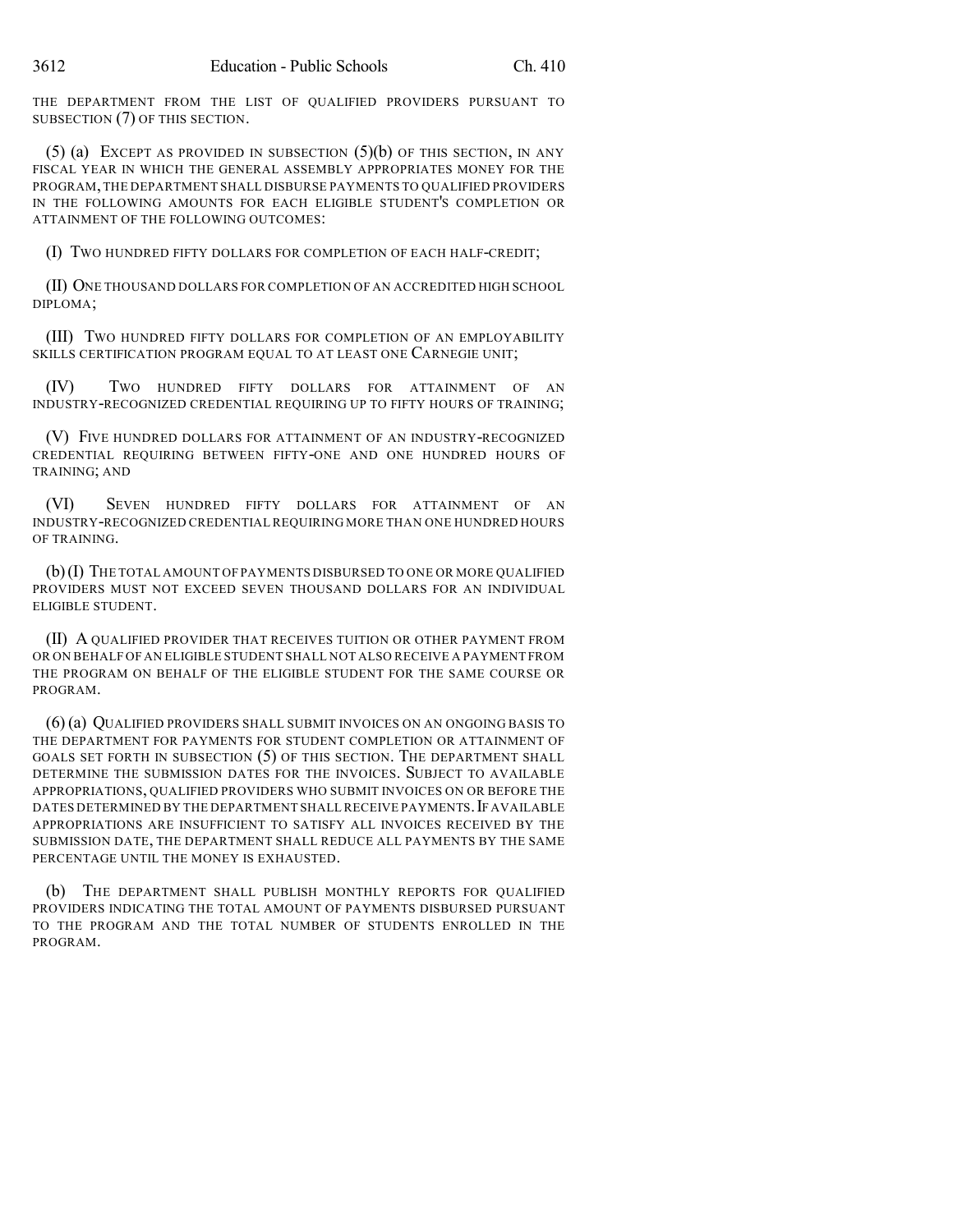(7) (a) (I) THE DEPARTMENT SHALL REVIEW DATA FROM EACH QUALIFIED PROVIDER TO ENSURE THE PROGRAMS OFFERED BY EACH QUALIFIED PROVIDER ARE MEETING MINIMUM PROGRAM PERFORMANCE STANDARDS, INCLUDING A MINIMUM FIFTY PERCENT HIGH SCHOOL GRADUATION RATE FROM THE QUALIFIED PROVIDER'S PROGRAMS, CALCULATED ONE YEAR IN ARREARS.

(II) FOR PURPOSES OF SUBSECTION  $(7)(a)(I)$  OF THIS SECTION:

(A) THE HIGH SCHOOL GRADUATION RATE FOR A QUALIFIED PROVIDER IS DETERMINED BY DIVIDING THE TOTAL NUMBER OF HIGH SCHOOL GRADUATES FOR THE COHORT YEAR BY THE TOTAL NUMBER OF ALL STUDENTS FOR THE COHORT YEAR FOR WHICH THE QUALIFIED PROVIDER HAS RECEIVED PAYMENTS; AND

(B) THE QUALIFIED PROVIDER'S COST PER GRADUATE IS NOT MORE THAN SEVEN THOUSAND DOLLARS,DETERMINED BY DIVIDINGTHE TOTAL PAYMENTS RECEIVED BY THE QUALIFIED PROVIDER FOR THE COHORT YEAR DIVIDED BY THE TOTAL NUMBER OF STUDENTS EARNING A HIGH SCHOOL DIPLOMA.

(b) THE DEPARTMENT SHALL PLACE A QUALIFIED PROVIDER THAT DOES NOT MEET THE PROGRAM PERFORMANCE STANDARDS ESTABLISHED IN THIS SECTION ON PROBATIONARY STATUS FOR THE REMAINDER OF THE STATE FISCAL YEAR.

(c) THE DEPARTMENT SHALL REMOVE A QUALIFIED PROVIDER FROM THE LIST OF QUALIFIED PROVIDERS IF THE PROVIDER DOES NOT MEET THE PERFORMANCE STANDARDS FOR TWO CONSECUTIVE YEARS.

(8) THE STATE BOARD OF EDUCATION MAY ADOPT RULES FOR THE IMPLEMENTATION OF THE PROGRAM.

**22-10.3-104. Pilot program reporting.** (1) ON OR BEFORE AUGUST 15 OF EACH YEAR IN WHICH PROGRAM PAYMENTS WERE DISBURSED FOR THE PRIOR STATE FISCAL YEAR,EACH QUALIFIED PROVIDER THAT RECEIVED PAYMENTS PURSUANT TO SECTION 22-10.3-103 UNDER THE PILOT PROGRAM FOR THE PRECEDING STATE FISCAL YEAR SHALL REPORT THE FOLLOWING INFORMATION TO THE DEPARTMENT:

(a) THE TOTAL NUMBER OF ELIGIBLE STUDENTS FOR WHOM THE QUALIFIED PROVIDER HAS RECEIVED PAYMENTS;

(b) THE TOTAL NUMBER OF CREDITS EARNED BY ELIGIBLE STUDENTS FOR WHOM THE QUALIFIED PROVIDER IS RECEIVING PAYMENTS;

(c) THE TOTAL NUMBER OF EMPLOYABILITY SKILLS CERTIFICATIONS ISSUED TO ELIGIBLE STUDENTS FOR WHOM THE QUALIFIED PROVIDER IS RECEIVING PAYMENTS;

(d) THE TOTAL NUMBER OF INDUSTRY-RECOGNIZED CREDENTIALS EARNED FOR EACH TIER OF FUNDING DESCRIBED IN SECTION  $22$ -10.3-103 (5)(a) BY ELIGIBLE STUDENTS FOR WHOM THE QUALIFIED PROVIDER IS RECEIVING PAYMENTS; AND

(e) THE TOTAL NUMBER OF ELIGIBLE STUDENTS FOR WHOM THE QUALIFIED PROVIDER IS RECEIVING PAYMENTS WHO RECEIVE HIGH SCHOOL DIPLOMAS.